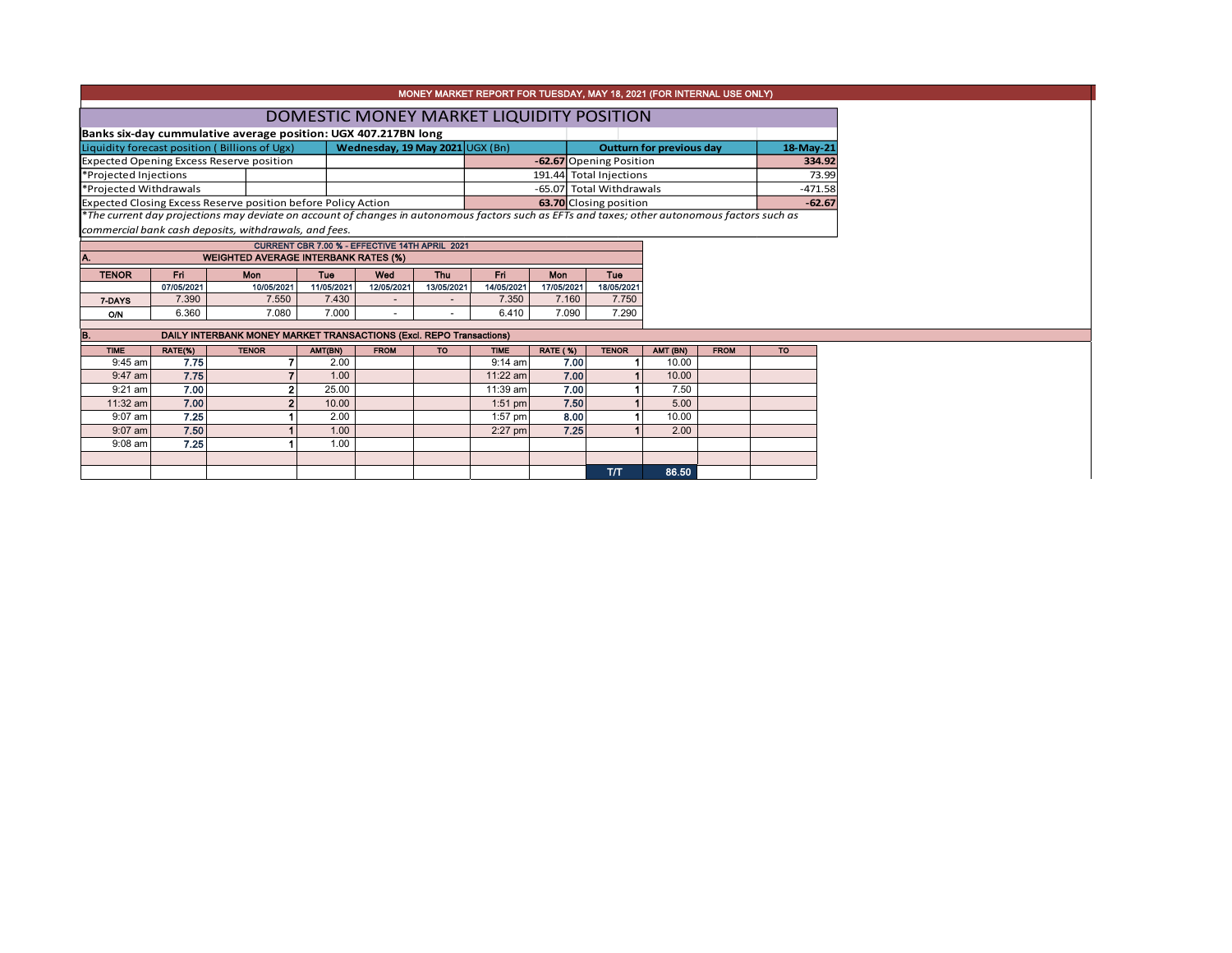CBR AND THE 7- DAY WAR INTERBANK RATES



| D.<br>MONETARY POLICY OPERATIONS MATURITIES PROFILE: (20 MAY 2021 - 17 JUNE 2021) |             |             |                |                          |             |              |  |  |  |  |  |  |  |
|-----------------------------------------------------------------------------------|-------------|-------------|----------------|--------------------------|-------------|--------------|--|--|--|--|--|--|--|
| <b>DATE</b>                                                                       | <b>THUR</b> | <b>THUR</b> | <b>FRI</b>     | <b>THUR</b>              | <b>THUR</b> | <b>TOTAL</b> |  |  |  |  |  |  |  |
|                                                                                   | 20-May-21   | 27-May-21   | 04-Jun-21      | 10-Jun-21                | 17-Jun-21   |              |  |  |  |  |  |  |  |
| <b>REPO</b>                                                                       | 837.91      |             | $\overline{a}$ | $\overline{\phantom{a}}$ |             | 837.91       |  |  |  |  |  |  |  |
| <b>REV REPO</b>                                                                   | ۰           | -           | $\overline{a}$ | $\overline{\phantom{a}}$ | ۰           |              |  |  |  |  |  |  |  |
| <b>DEPO AUCT</b>                                                                  | 58.40       | 96.10       | 137.30         | 39.10                    | 69.10       | 400.00       |  |  |  |  |  |  |  |
| <b>TOTALS</b>                                                                     | 896.31      | 96.10       | 137.30         | 39.10                    | 69.10       | 1.237.91     |  |  |  |  |  |  |  |

Total O/S Deposit Auction balances held by BOU up to 08 JULY 2021: UGX 1,028 BN Total O/S Repo, Reverse Repo & Deposit Auction balances held by BOU: UGX 1,865 BN

|                                                                                       | (EI) STOCK OF TREASURY SECURITIES      |                                           |             | Eii)<br><b>MONETARY POLICY MARKET OPERATIONS</b> |             |                                                |                |            |              |                |  |  |
|---------------------------------------------------------------------------------------|----------------------------------------|-------------------------------------------|-------------|--------------------------------------------------|-------------|------------------------------------------------|----------------|------------|--------------|----------------|--|--|
|                                                                                       |                                        | <b>LAST TBILS ISSUE DATE: 06-MAY-2021</b> |             |                                                  |             | (VERTICAL REPOS, REV-REPOS & DEPOSIT AUCTIONS) |                |            |              |                |  |  |
|                                                                                       | On-the-run O/S T-BILL STOCKs (Bns-UGX) |                                           | 6.027.65    | 19/05/2021                                       | OMO         | <b>ISSUE DATE</b>                              | <b>AMOUNT</b>  | <b>WAR</b> | <b>RANGE</b> | <b>TENOR</b>   |  |  |
|                                                                                       | On-the-run O/S T-BONDSTOCKs(Bns-UGX)   |                                           | 19.201.78   | 19/05/2021 REPO                                  |             | 08-Apr                                         | 923.00         | 7.000      |              | 7              |  |  |
|                                                                                       | TOTAL TBILL & TBOND STOCK- UGX         |                                           | 25, 229, 43 |                                                  | <b>REPO</b> | 09-Apr                                         | 115.00         | 7.000      |              | 6              |  |  |
| O/S=Outstanding                                                                       |                                        | <b>REPO</b>                               | 12-Apr      | 238.00                                           | 7.000       |                                                | 3              |            |              |                |  |  |
| <b>MATURITY</b>                                                                       | <b>TOTAL STOCK YTM (%)</b>             |                                           |             |                                                  | <b>REPO</b> | 14-Apr                                         | 45.00          | 7.000      |              | 1              |  |  |
|                                                                                       | (BN UGX)                               | <b>AT CUT OFF*</b>                        | YTM (+/-)   |                                                  | <b>DAUT</b> | 15-Apr                                         | 12.93          | 7.402      |              | 28             |  |  |
| 91                                                                                    | 72.06                                  | 6.920                                     | $-0.091$    |                                                  | <b>DAUT</b> | 15-Apr                                         | 28.77          | 7.516      |              | 56             |  |  |
| 182                                                                                   | 421.82                                 | 9.749                                     | $-0.201$    |                                                  | <b>REPO</b> | 15-Apr                                         | 923.00         | 7.000      |              | $\overline{7}$ |  |  |
| 364                                                                                   | 5,533.76                               | 11.400                                    | $-0.328$    |                                                  | <b>DAUT</b> | 22-Apr                                         | 43.56          | 7.313      |              | 28             |  |  |
| 2YR                                                                                   |                                        | 13.000                                    | $-0.550$    |                                                  | <b>DAUT</b> | 22-Apr                                         | 68.31          | 7.585      |              | 56             |  |  |
| 3YR                                                                                   |                                        | 12.800                                    | $-1.197$    |                                                  | <b>REPO</b> | 22-Apr                                         | 726.00         | 7.000      |              | 7              |  |  |
| 5YR                                                                                   | 1.589.27                               | 15.100                                    | $-1.400$    |                                                  | <b>REPO</b> | 26-Apr                                         | 213.00         | 7.000      |              | 3              |  |  |
| <b>10YR</b>                                                                           | 9,147.22                               | 15.970                                    | $-0.030$    |                                                  | <b>REPO</b> | 28-Apr                                         | 452.50         | 7.000      |              | 1              |  |  |
| 15YR                                                                                  | 7.447.58                               | 14.400                                    | $-1.700$    |                                                  | <b>DAUT</b> | 29-Apr                                         | 74.58          | 7.326      |              | 28             |  |  |
| <b>20YR</b>                                                                           | 1.017.70                               | 16.990                                    | $-0.510$    |                                                  | <b>DAUT</b> | 29-Apr                                         | 93.91          | 7.584      |              | 56             |  |  |
| Cut OFF is the lowest price/ highest yield that satisfies the auction awarded amount. |                                        | <b>REPO</b>                               | 29-Apr      | 1.063.00                                         | 7.000       |                                                | $\overline{7}$ |            |              |                |  |  |
|                                                                                       |                                        |                                           |             |                                                  | <b>REPO</b> | 30-Apr                                         | 72.00          | 7.000      |              | 6              |  |  |
|                                                                                       |                                        |                                           |             |                                                  | <b>REPO</b> | 04-May                                         | 187.50         | 7.000      |              | $\overline{2}$ |  |  |
|                                                                                       |                                        |                                           |             |                                                  | <b>DAUT</b> | 06-May                                         | 40.07          | 7.280      |              | 29             |  |  |
|                                                                                       |                                        |                                           |             |                                                  | <b>DAUT</b> | 06-May                                         | 500.38         | 7.717      |              | 56             |  |  |
|                                                                                       |                                        |                                           |             |                                                  | <b>REPO</b> | 06-May                                         | 425.00         | 7.000      |              | 7              |  |  |
|                                                                                       |                                        |                                           |             |                                                  | <b>REPO</b> | $10-Mav$                                       | 600.50         | 7.000      |              | 3              |  |  |
|                                                                                       |                                        |                                           |             |                                                  | <b>REPO</b> | 11-May                                         | 283.00         | 7.000      |              | $\overline{c}$ |  |  |
|                                                                                       |                                        |                                           |             |                                                  | <b>DAUT</b> | 14-May                                         | 26.75          | 7.662      |              | 55             |  |  |
|                                                                                       |                                        |                                           |             |                                                  | DAUT        | 14-May                                         | 9.95           | 7.326      |              | 27             |  |  |
|                                                                                       |                                        |                                           |             |                                                  | <b>REPO</b> | 14-May                                         | 742.00         | 7.000      |              | 6              |  |  |
|                                                                                       |                                        |                                           |             |                                                  | <b>REPO</b> | 17-May                                         | 95.00          | 7.000      |              | 3              |  |  |
|                                                                                       |                                        |                                           |             |                                                  |             | WAR-Weighted Average Rate                      |                |            |              |                |  |  |